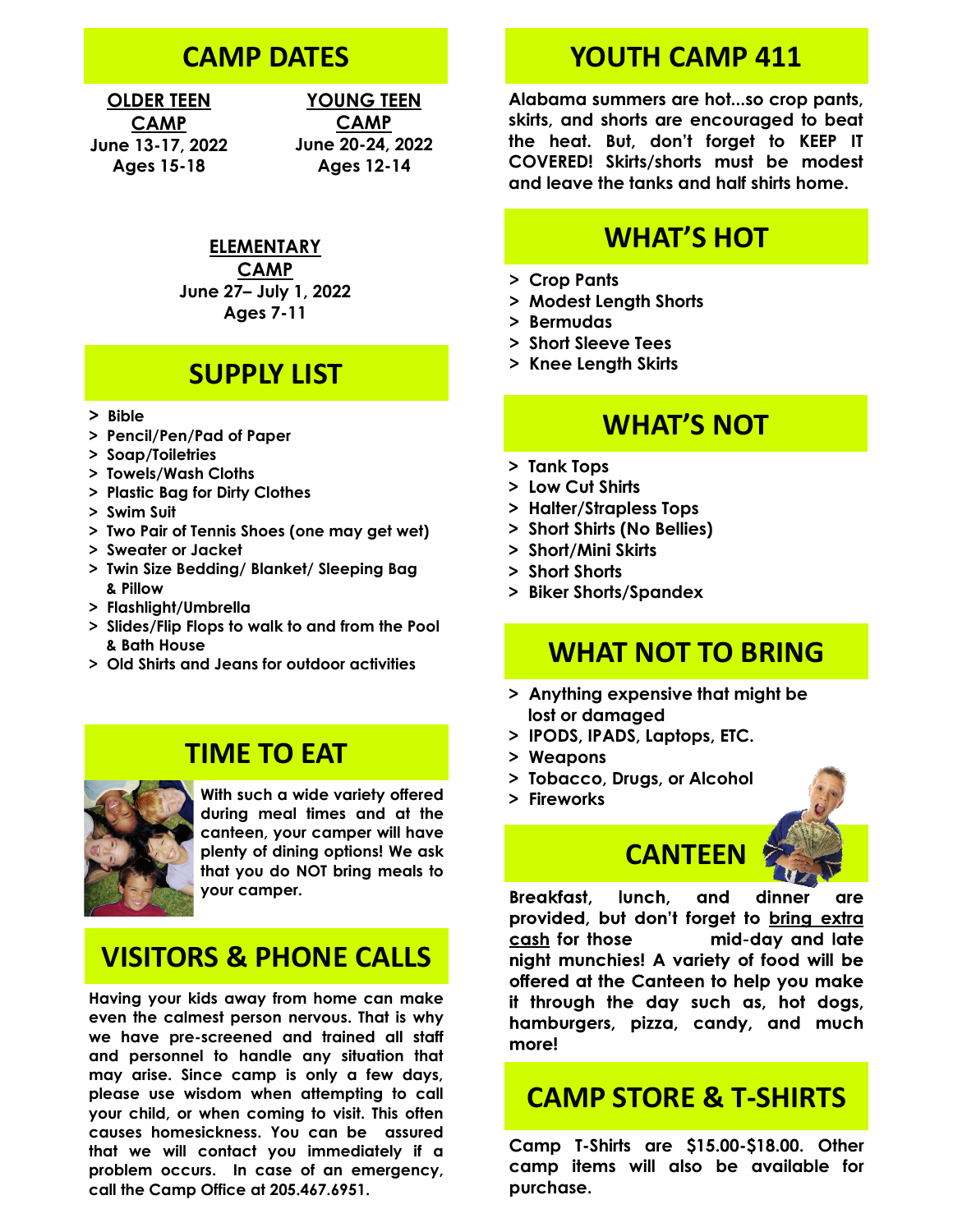### **HEAD CHECK**

**The first part of our registration process is health screening. In keeping with the policy of many schools and child-care facilities, every camper will be checked for head lice before they are permitted to check-in or register. Professionals are secured to handle this process discreetly and proficiently. We adhere to a NO NIT policy. Anyone with head lice or nits will not be admitted to camp. If lice or nits are found during the initial head check, the camper is welcome to return to camp after receiving treatment. The Health Department will not permit a camper to return until 24 hours after treatment. The camper will be re-checked, and must be nit free in order to stay. It is recommended that each camper be checked before leaving home, especially if traveling with a group.** 

### **SICKNESS AT CAMP**

**Illnesses and conditions that could adversely affect camp life will be addressed by the camp nurse. Parents will be contacted and required to pick up the child for any of the following:**

- **> Prolonged Fever**
- **> Upper Respiratory Tract Infections**
- **> Skin Infections**
	- **> Impetigo**
	- **> Fungal**
	- **> Poison Ivy**
	- **> Poison Oak**
- **> Vomiting**
- **> Diarrhea**

## **CELL PHONE POLICY**

**We recommend that no electronic devices be brought to Camp Utopia. Should you allow your child to bring an electronic device, we will not be responsible for any lost or damaged items. If you choose to allow your child to bring an electronic device, we must have a signed copy of the Cell Phone Usage Policy and Release Form on file in order for them to use the device during the week.** 

#### **STUDENT DRIVERS**

**Any student driving to camp will be expected to park his or her vehicle in a designated area upon arrival to camp. The vehicle will need to remain parked until the individual has checked out. Campers will turn their keys in to their counselor. Anyone leaving the campground without permission will be dismissed from camp.**

## **CAMP VIDEO & PHOTOS**

A professional video company has been secured to be present in all four camps to record footage of all camp activities. Camp videos will be available for download via www.alacogha.com on the weekend after your camp ends. The cost per video will be \$10.00.

A professional photographer has also been secured for all four camps to take pictures of all activities. These pictures will be posted to the Alabama Church of God Youth and Discipleship Facebook page. Be sure to follow our page so you don't miss out on updates and postings!

### **WORSHIP SERVICES**

Visits can be very disruptive to the camp schedule, so we ask that you refrain from visiting the camp during the day; however, anyone is welcome to attend our worship services, provided seating space is available. For security reasons, all visitors will be asked to check-in, wear visitor's badge, and leave the  $\mathbf{a}$ camparound as soon as church is over.